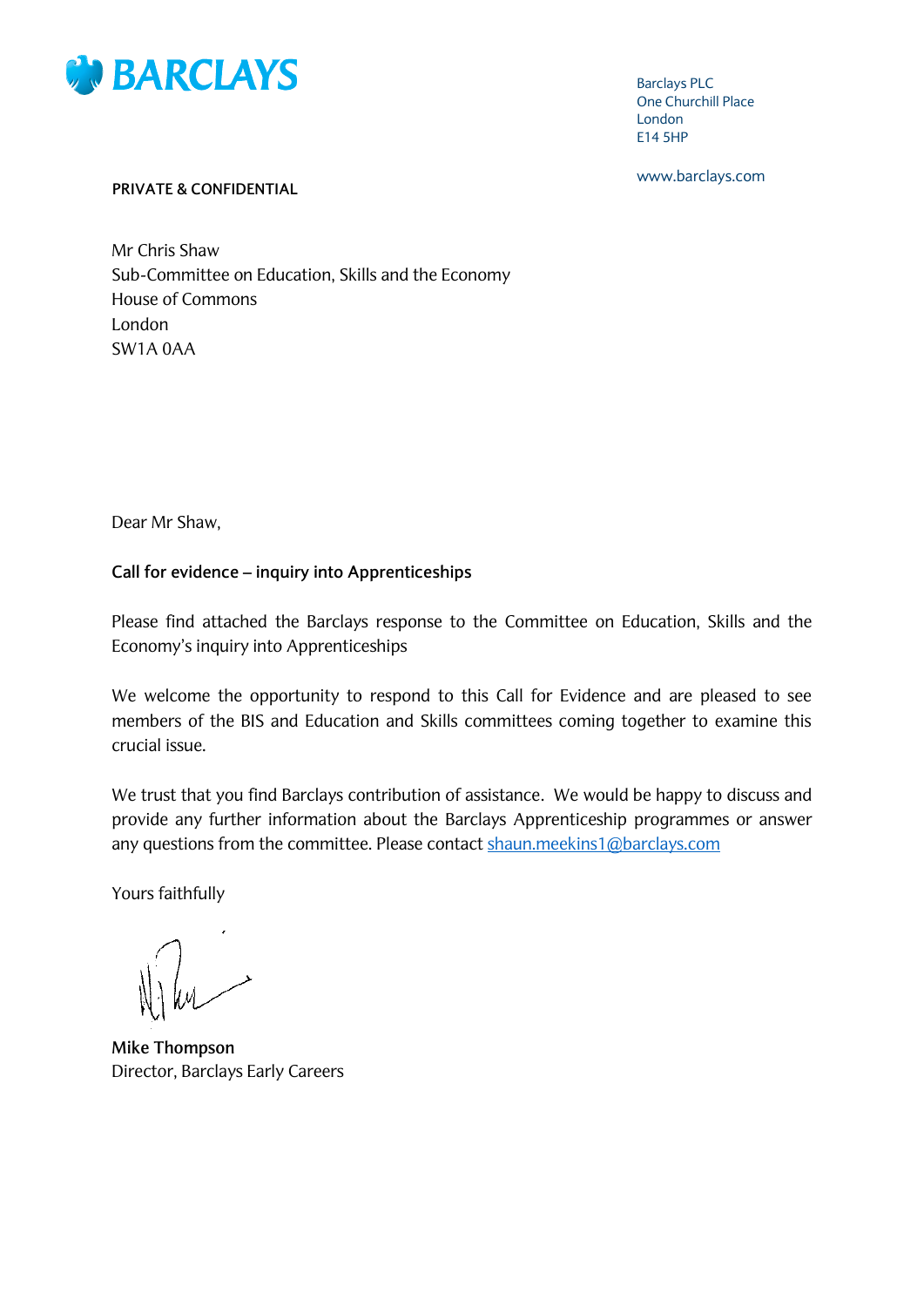#### **Committee on Education, Skills and the Economy**

#### **Inquiry into Apprenticeships – response from Barclays PLC**

# **The target of three million apprentices by 2020, how the Government proposes to achieve this and how this may affect the 'skills gap'**

Barclays support the drive to grow the apprenticeship brand and encourage more high quality vocational pathways for young people and adults alike. The growth in volumes will carry with it risks that will need to be carefully managed. The first of these is supply side delivery capacity. The current delivery system in the UK is fragmented and inefficient and heavily reliant on traditional Further Education (FE) institutions and a large volume of small and medium sized private providers. The ability of providers to grow their capability to support higher volumes of apprenticeships is questionable without a dilution in quality.

Equally, it can be anticipated that the Levy will drive growth in demand for Higher apprenticeships and degree apprenticeships with limited supply currently available through Higher Education (HE) and unproven or limited workplace provision from this part of the skills system. It should also be pointed out that there are also very limited numbers of new Standards agreed at a Higher Apprenticeship level. **Only two degree apprenticeships have been approved to date**.

In summary, at present there is a fundamental imbalance in the mix of standards (too many low level standards versus Higher level standards). Training supply is also skewed towards lower level skills with HE institutions unprepared to meet the demand for higher skills.

There is also a risk that if the high volume low quality old style "frameworks" (Business Admin/Customer Service) are retained beyond 2017 and not removed or trailblazed to include professional qualifications we will see the levy being utilised to sheep dip large volumes of employees through these in order to spend the Levy and limited or no skills or productivity lift will be seen.

### **The proposal for an apprenticeships levy and how this may be implemented**

Barclays supports the levy and feels it will give a boost to vocational skills and place greater control into the hands of business for their workforce development. However the fundamental imbalances in the demand and supply of skills in the system needs to be addressed

## **The institutional architecture of current provision and how this may be affected by the proposed Institute for Apprenticeships**

Barclays welcomes the creation of an institute to address the quality issues referenced previously and provide employers with a voice in the key decisions around Apprenticeship policy. We encourage the Government to put in place this institution at the earliest possible opportunity and to ensure that there is broad cross sectoral representation on the Insitute.

## **Take-up of apprenticeships amongst 16–19 year olds and steps that can be taken to make more young people aware of available opportunities**

Barclays has created more than 2,500 Apprenticeships since the programme launched in April 2012. The primary route through which we create Apprenticeships is through a Traineeship model which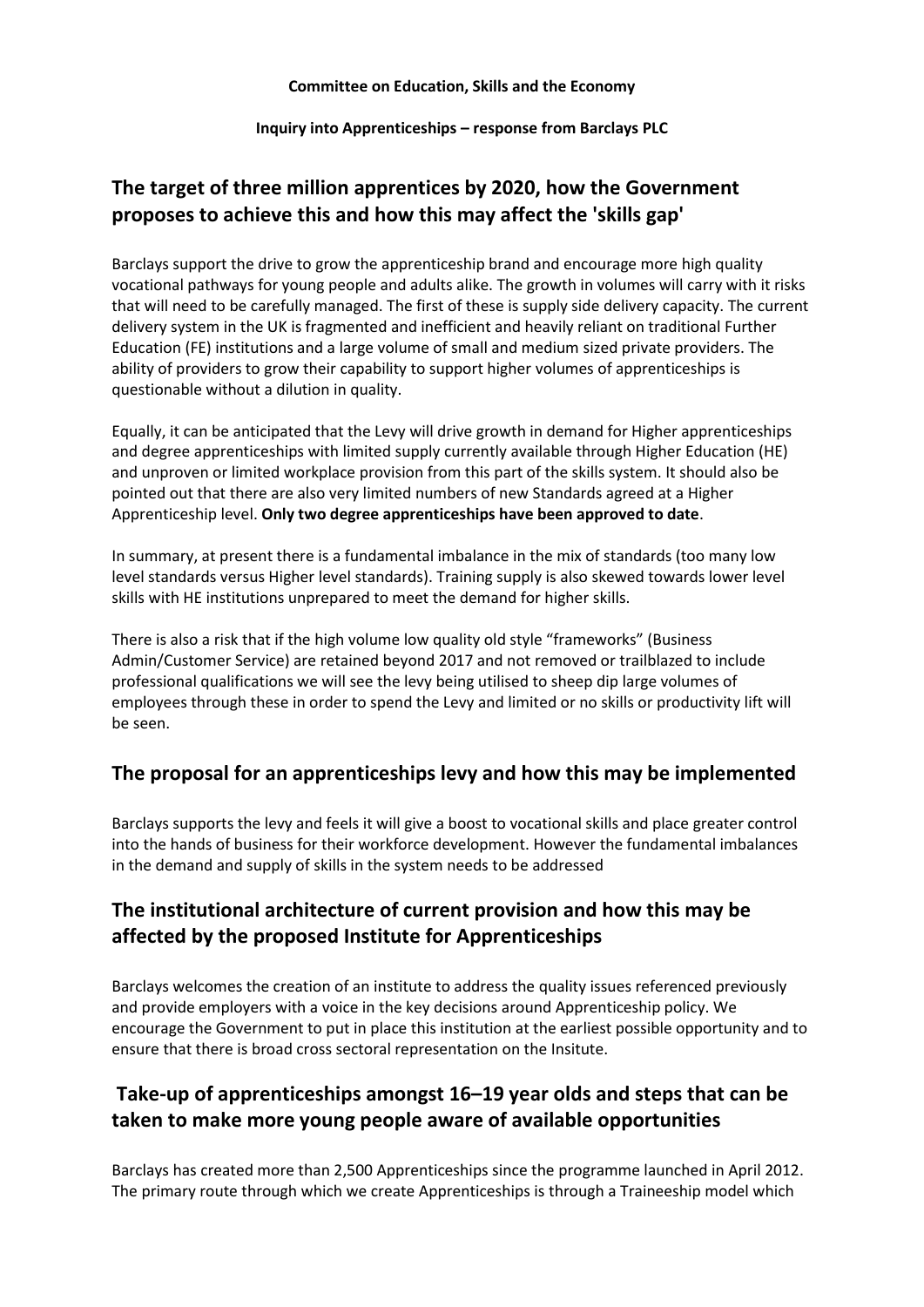offers up to 5 weeks pre-employability training, up to 2 weeks work experience and then an interview for the opportunity. To date, we have seen a stronger up-lift in 16-19 year old registrations than we have Aged 19+.

We operate a very eclectic attraction strategy which enables local and national charities and communities partners to refer candidates for our programmes. These include the Young Women's Trust, Princes Trust, Street League and Tomorrow's People. Those gaining a successful Apprenticeship who were directly referred from charities is currently 67%, versus a 42% conversation from those applying directly through Job Centre Plus (JCP). Equally, we attract young people who are already engaged on a work programme, from which we have seen a 71% success rate. This evidence leads us to make a number of recommendations:

1: Employers should build relationships with local community partners as a core attraction channel, through which young people are already engaged in the 'nurturing and development' journey leading to successful employment outcomes

2: Whilst JCP is a strong a viable route, employers should think more broadly about the plethora of channels through which to identify young talent and potential, including candidates who have or are already engaged in some form of work-programme

3: Employers should maximise on existing 'local' and 'national' community and charity relationships in order to maximise on the messaging and promotion of Apprentices, taking every possible opportunity to utilise Apprentices to attend insight-sessions with young communities. The greatest impact comes from those who are 'living the experience'

# **The process of applying for apprenticeships**

At Barclays, we offer 2 core programmes, Foundation & Higher Apprenticeships. The difference in the community 'type' we are attracting is that Foundation looks to source hard-to-reach NEET (not in education, employment or training) candidates with limited, if any qualification or work experience (primarily 16-24 year olds). Higher Apprenticeships (which offer a fully funded degree or degreeequivalent qualification) aim to attract candidates who are currently in their last year of A-Level (or equivalent) study or those who have already achieved a minimum of 200 UCAS Points (any subject).

#### Foundation Apprentices

- Candidate can apply directly on-line via our Barclays Early Careers website [www.barclays.co.uk/apprenticeships](http://www.barclays.co.uk/apprenticeships)
- Our Training Provider, Capita, also host local 'open days' where candidates who have registered via a local partner of charity can attend a physical 'recruitment' day and sign up to Traineeship classroom opportunities in the presence of both the provider and, on many occasions, Barclays colleagues
- The Traineeship is delivered outside of Barclays for up to 5 weeks covering all core and centric elements of employability and functional skills (Maths/English etc)
- Barclays extend the opportunity for up to 2 weeks work experience in-business prior to having a final round 'motivational' assessment (light-touch)

#### Higher Apprenticeships

- Candidates can apply directly on-line via our Barclays Early Careers website [www.barclays.co.uk/apprenticeships](http://www.barclays.co.uk/apprenticeships)
- Barclays also proactively canvass opportunities nationally through in-school presentations, local insight days and national community events
- Candidates will need to complete a situational judgement test on-line, followed by verbal & numerical aptitude tests, telephone interview and, if benchmark, a face to face assessment comprising of an interview, role play and group exercise.